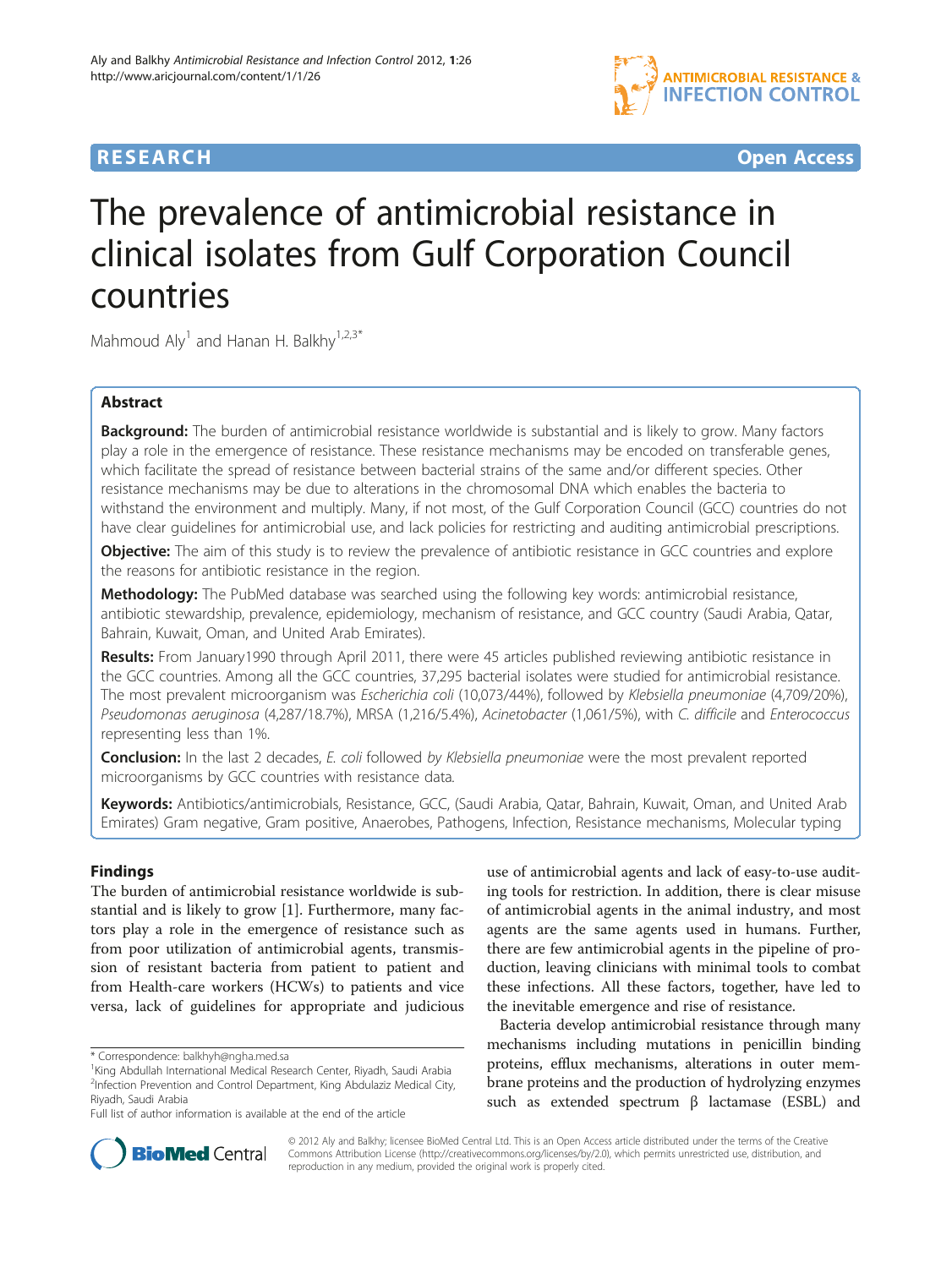carbapenemases [\[2](#page-3-0)]. These resistance mechanisms may be encoded on transferable genes which facilitate the spread between bacteria of the same species and between different species. Other resistance mechanisms may be due to alterations in the chromosomal DNA which enables the bacteria to withstand the harsh environment and multiply.

Many, if not most, of the Gulf Corporation Council (GCC) countries do not have clear guidelines for antimicrobial use and lack policies for restricting and auditing antimicrobial prescriptions. There are no guidelines for the use of antimicrobials in the animal industries either. Thus, it is not surprising that antimicrobial resistance has emerged in these countries [[3\]](#page-3-0). There are few reports studying prevalence rates of resistance among the different pathogens and mechanisms of resistance at the national level.

## **Objective**

The aim of this study is to review the prevalence of antibiotic resistance in GCC countries and explore the reasons for antibiotic resistance in the region.

#### Methodology

The PubMed database was searched using the following key words: antimicrobial resistance, antibiotic stewardship, prevalence, epidemiology, mechanism of resistance, and GCC country (Saudi Arabia, Qatar, Bahrain, Kuwait, Oman, and United Arab Emirates). Specific organisms were searched for Gram negative bacteria: Acinetobacter, Klebsiella pneumoniae, Pseudomonas aeruginosa and Escherichia coli, and for Gram positive bacteria: Methicillin-resistant Staphylococcus aureus (MRSA), Vancomycin-Resistant Enterococci (VRE) and Clostridium difficile (C. difficile). To identify the resistance mechanisms, these studies followed routine laboratory diagnostics and surveillance testing.

#### Statistical analysis

Statistical data were generated and analyzed using the statistical software SPSS version 19. Descriptive statistics were calculated and the weighted mean was estimated using the estimated marginal mean function in SPSS.

Data were expressed as number  $(n)$  and percentage  $(\%)$ ; Table 1. Records of the total numbers of clinical isolates were grouped based on their country and species according to their gram staining classification; Table [2](#page-2-0). Data were represented as total number of isolates  $(n)$ and their percentage (%).

### Results

Between 1990 and April 2011, there were 45 articles published reviewing antibiotic resistance in GCC countries. Eleven articles were excluded because of their low number of isolates ( $n < 100$ ) [\[35](#page-4-0)-[45\]](#page-4-0). Thirty four articles were analyzed as they contained national data. Among all the GCC countries, 37,295 bacterial isolates were studied for antimicrobial resistance. The isolates were distributed as follows: Bahrain (2,841/7.6%), Kuwait (20,339/54.5%), Oman (882/2.4%), Qatar (570/1.5%), Saudi Arabia (12,174/32.6%) and UAE (491/1.3%); Figure [1](#page-2-0).

The most prevalent microorganism was Escherichia coli (10073, 44%), followed by Klebsiella pneumoniae (4,709: 20%), Pseudomonas aeruginosa (4,287/18.7%), MRSA (1,216: 5.4%), Acinetobacter (1,061/5%), with C. difficile and *Enterococcus* representing less than 1%.

Some national isolates showed high resistance than others. In Qatar, Khan, Elshafie et al. 2010, reported the occurrence of resistant Gram-negative organisms in 63.1% of bacteremia patients ( $n = 452$ ) with the following prevalences: ESBL-resistant  $E$  coli (34%), followed by Klebsiella spp. (39/13.7%) and finally Pseudomonas aeruginosa (7.4%) [\[18](#page-3-0)]. Shigidi and his group found that Staphylococcus was most prevalent (29%), followed by E coli (9%) and Pseudomonas aeruginosa was the least resistant with only 3% prevalence among dialysis patients in 2010 [[7\]](#page-3-0). Their results, however, should be considered with caution because they tested relatively low number of cases  $(n = 118)$ . A trend of *MRSA* infection in the burn center of the Sultanate of Oman was reported [\[16](#page-3-0)]. ESBL phenotypes were detected in more than 21% of the total isolates indicating their correlation with the resistance.

Table 1 The data of selected clinical isolates reported by GCC countries

| Country          | <b>Population</b> | <b>Population %</b> | Reports (n) | Reports% | Isolates $(n)$ | Isolates% | <b>References</b> |
|------------------|-------------------|---------------------|-------------|----------|----------------|-----------|-------------------|
| Bahrain          | 1,106,509         | 2.9%                |             | 9.1%     | 2841           | 7.6%      | $[4-6]$           |
| Kuwait           | 2,583,020         | 6.7%                | 9           | 27.3%    | 20339          | 54.5%     | $[7-15]$          |
| Oman             | 3,173,917         | 8.2%                |             | 9.1%     | 882            | 2.4%      | [8, 16, 17]       |
| Qatar            | 1,608,903         | 4.2%                |             | 6.1%     | 570            | 1.5%      | [7, 18]           |
| Saudi Arabia     | 25,373,512        | 65.7%               | 14          | 42.4%    | 12174          | 32.6%     | $[19-32]$         |
| <b>UAE</b>       | 4,765,000         | 12.3%               |             | 6.1%     | 491            | 1.3%      | [33, 34]          |
| <b>GCC</b> total | 38,610,861        | 100.0%              | 33          | 100.0%   | 37295          | 100.0%    | $n = 33$ articles |

GCC = Gulf Corporation Council; UAE = United Arab Emirates.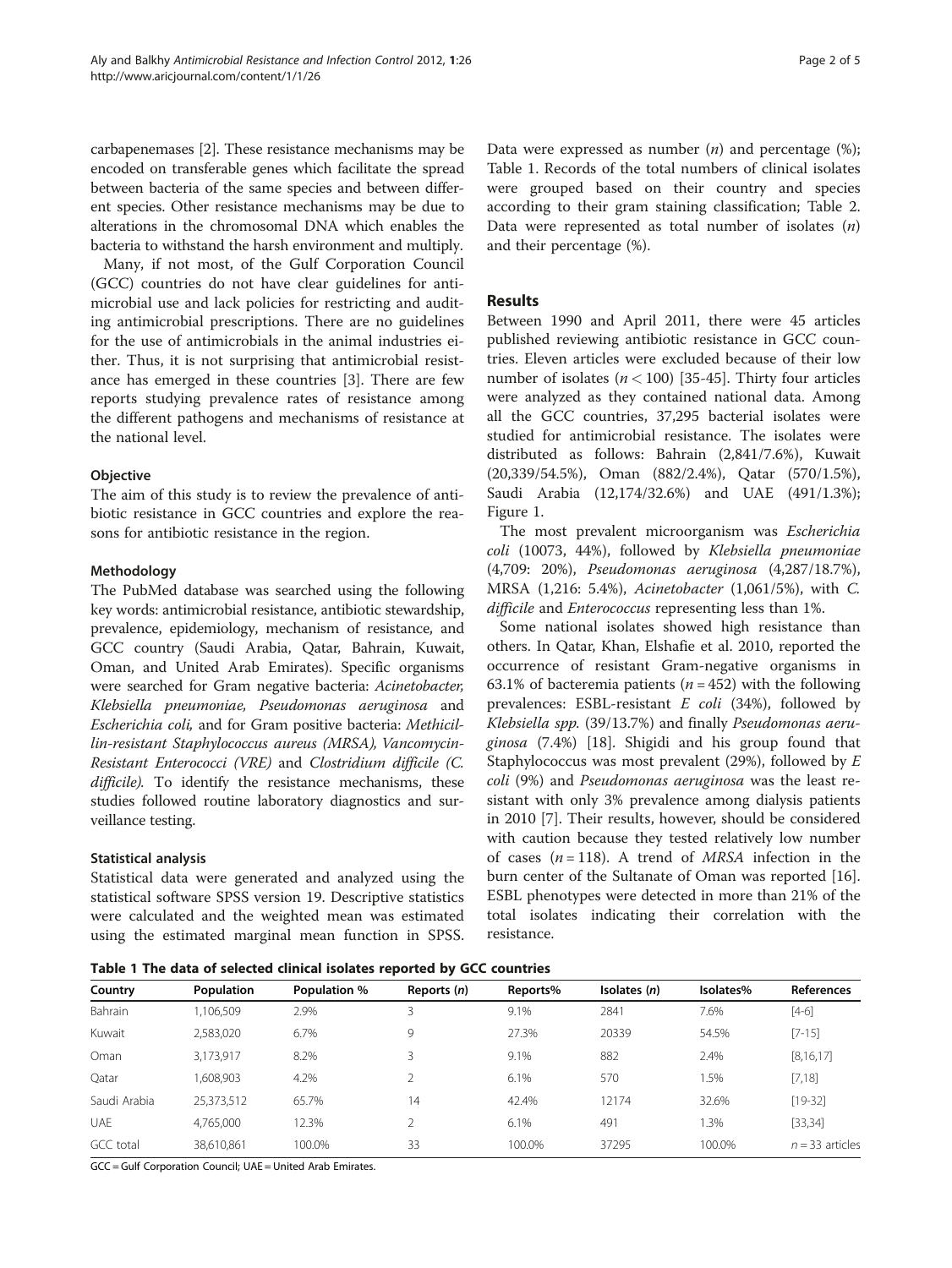| Country        | <b>Gram Negative</b> |                 | <b>Gram Positive</b>            |                           |                          |                     |             |                                    |
|----------------|----------------------|-----------------|---------------------------------|---------------------------|--------------------------|---------------------|-------------|------------------------------------|
|                | Acinetobacter        | Escherichiacoli | <b>Klebsiella</b><br>pneumoniae | Pseudomonas<br>aeruginosa | Clostridium<br>difficile | <b>Enterococcus</b> | <b>MRSA</b> | <b>Streptococcus</b><br>pneumoniae |
| <b>Bahrain</b> | N.R                  | 14.0%           | 13.9%                           | N.R                       | N.R                      | 76.5%               | 8.5%        | N.R                                |
| Kuwait         | 16.7%                | 77.0%           | 36.2%                           | 2.6%                      | 70.0%                    | N.R                 | 3.3%        | 66.3%                              |
| Oman           | N.R                  | N.R             | 0.1%                            | 0.3%                      | 0.0%                     | N.R                 | 58.3%       | N.R                                |
| Oatar          | N.R                  | 1.1%            | 0.8%                            | 0.6%                      | N.R                      | N.R                 | N.R         | N.R                                |
| Saudi Arabia   | 83.3%                | 7.6%            | 48.3%                           | 92.3%                     | 30.0%                    | 23.5%               | 29.9%       | 30.7%                              |
| <b>UAE</b>     | N.R                  | 0.3%            | 0.7%                            | 4.2%                      | N.R                      | N.R                 | N.R         | 3.0%                               |

<span id="page-2-0"></span>Table 2 The prevalence of resistant pathogens in clinical isolates from GCC countries

GCC = Gulf Corporation Council; N.R = not reported; MRSA = methicillin resistant Staphylococcus aureus; UAE = United Arab Emirates.

## Conclusions

The geographical distributions of the resistance isolates during (1990–2011) in the gulf region were shown in Figure 1. The most prevalent reported microorganism with resistance data reported by GCC countries in the last 2 decades was E. coli, followed by Klebsiella pneumoniae and others. Multiple ESBL genes were identified, however, no carbapenamases were present and thus further work to identify the mechanism of resistance, such as c-di-GMP and others, is required. Many hospitals within the Kingdom have identified carbapenem resistance among enterobacteriaceae, and Oman has reported NDM-1 in Klebsiella isolates in 2010[\[17](#page-3-0)]. From our experience at KAMC in Riyadh, a 1000 bed hospital, we have identified for the first time carbapenem-resistant Klebsiella pneumoniae which led to an outbreak stemming from the adult ICU [[46\]](#page-4-0).

The emergence of antimicrobial resistance in GCC countries might have occurred for several reasons. One is the readily available broad spectrum antibiotics, such as 3<sup>rd</sup> and

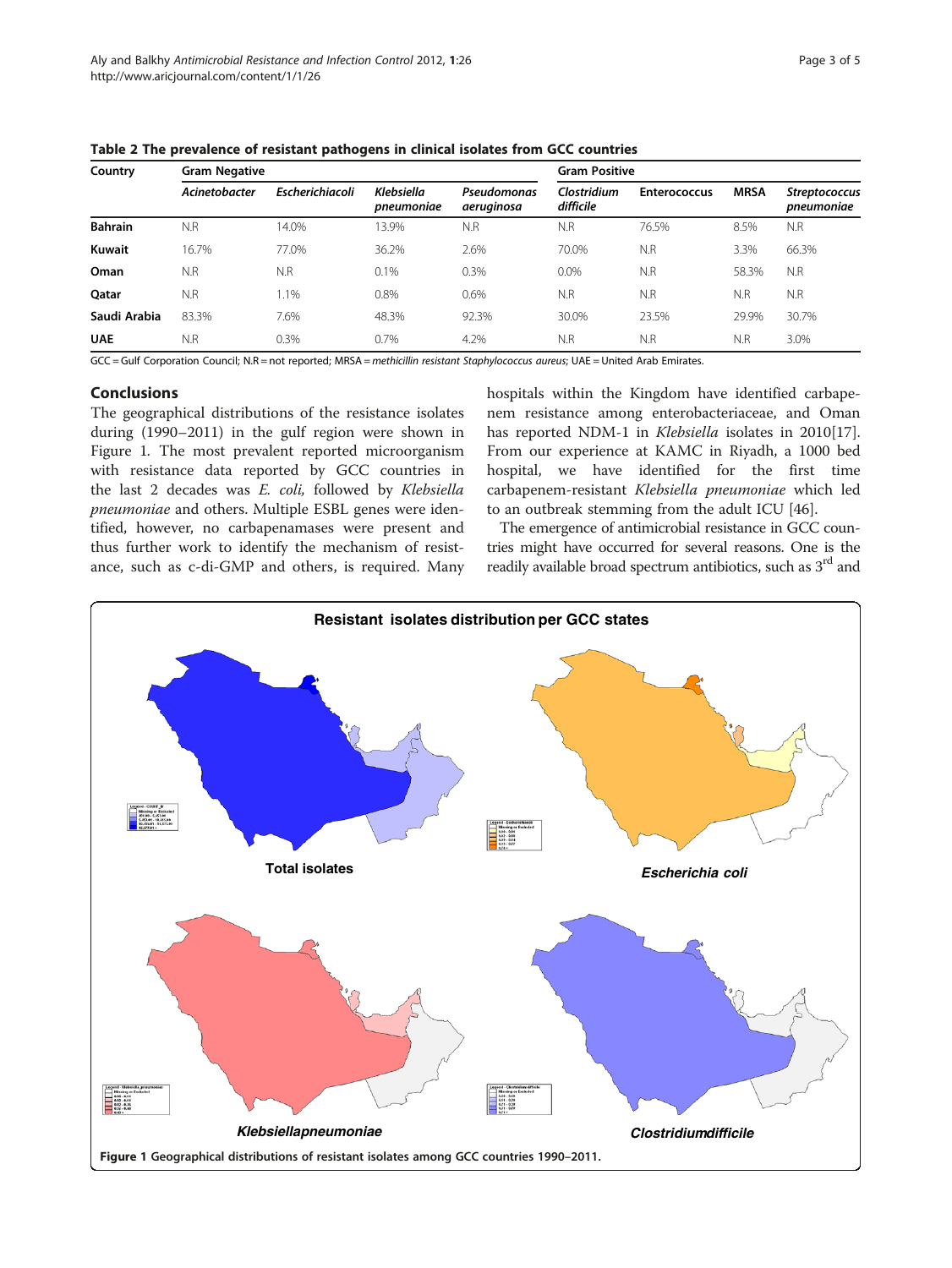<span id="page-3-0"></span> $4<sup>th</sup>$  generation cephalosporins, quinolones and carbapenems in the healthcare settings. Most GCC countries lack the presence of antimicrobial stewardship programs, especially in the inpatient setting where broad spectrum antimicrobial agents are used. Most hospitals' architectural designs are old and many harbor 2 and 4 bedded rooms, which do not allow for proper isolation of infected and colonized patients with multi-drug resistant organisms. There a lack of strong infection control programs, properly trained infectious disease specialists and clinical pharmacists in the field of infectious diseases. In advanced healthcare systems, integrated computerized programs allowing for the restriction of antimicrobial agents and providing decision-assisted physician orders have proven to be helpful in controlling the use of antibiotics. Such alternatives may be expensive and not suitable for all healthcare settings. Further, highly skilled and dedicated information technology personnel are needed to support these systems. Finally, the lack of clinical pharmacists and infectious disease specialists may be a major contributor to the current emergence of resistance. Multidisciplinary teams including: infectious diseases, intensivists, surgeons, pulmonologists and emergency room specialists and clinical pharmacists may be needed to enhance utilization of antibiotics and play an important role in recommending the appropriate antimicrobial regimens and proper guidance on treatment and de-escalation.

#### Competing interests

The authors declare that they have no competing interests.

#### Authors' contributions

MA: acquisition, analysis and interpretation of data; drafting the manuscript. HB: analysis and interpretation of data; drafting the manuscript. All authors read and approved the final manuscript.

#### Author details

<sup>1</sup>King Abdullah International Medical Research Center, Riyadh, Saudi Arabia. <sup>2</sup>Infection Prevention and Control Department, King Abdulaziz Medical City, Riyadh, Saudi Arabia. <sup>3</sup>King Saud bin Abdulaziz University for Health Sciences, Riyadh, Saudi Arabia.

Received: 28 March 2012 Accepted: 19 July 2012 Published: 19 July 2012

#### References

- 1. WHO: World Health Day 7 April 2011"Antimicrobial resistance: no action today, no cure tomorrow". In Book World Health Day - 7 April 2011"Antimicrobial resistance: no action today, no cure tomorrow" (Editor ed.^eds.). City; 2011.
- Paterson DL, Bonomo RA: Extended-spectrum beta-lactamases: a clinical update. Clin Microbiol Rev 2005, 18:657–686.
- 3. Memish ZA, Ahmed QA, Arabi YM, Shibl AM, Niederman MS: Microbiology of community-acquired pneumonia in the Gulf Corporation Council states. J Chemother 2007, 19(Suppl 1):17–23.
- Bindayna KM, Senok AC, Jamsheer AE: Prevalence of extended-spectrum beta-lactamase-producing Enterobacteriaceae in Bahrain. J Infect Public Health 2009, 2:129–135.
- Udo EE, Panigrahi D, Jamsheer AE: Molecular typing of methicillinresistant Staphylococcus aureus isolated in a Bahrain hospital. Med Princ Pract 2008, 17:308–314.
- 6. Wallace MR, Johnson AP, Daniel M, Malde M, Yousif AA: Sequential emergence of multi-resistant Klebsiella pneumoniae in Bahrain. J Hosp Infect 1995, 31:247–252.
- 7. Shigidi MM, Fituri OM, Chandy SK, Asim M, Al Malki HA, Rashed AH: Microbial spectrum and outcome of peritoneal dialysis related peritonitis in Qatar. Saudi J Kidney Dis Transpl 2010, 21:168–173.
- 8. Al Benwan K, Al Sweih N, Rotimi VO: Etiology and antibiotic susceptibility patterns of community- and hospital-acquired urinary tract infections in a general hospital in Kuwait. Med Princ Pract 2010, 19:440–446.
- 9. Dashti AA, Jadaon MM, Amyes SG: Retrospective study of an outbreak in a Kuwaiti hospital of multidrug-resistant Klebsiella pneumoniae possessing the new SHV-112 extended-spectrum beta-lactamase. J Chemother 2010, 22:335–338.
- 10. Jamal W, Rotimi VO, Brazier J, Duerden BI: Analysis of prevalence, risk factors and molecular epidemiology of Clostridium difficile infection in Kuwait over a 3-year period. Anaerobe 2010, 16:560–565.
- 11. Jamal WY, El-Din K, Rotimi VO, Chugh TD: An analysis of hospital-acquired bacteraemia in intensive care unit patients in a university hospital in Kuwait. J Hosp Infect 1999, 43:49–56.
- 12. Johny M, Babelly M, Al-Obaid I, Al-Benwan K, Udo EE: Antimicrobial resistance in clinical isolates of Streptococcus pneumoniae in a tertiary hospital in Kuwait, 1997–2007: implications for empiric therapy. J Infect Public Health 2010, 3:60-66.
- 13. Mokaddas EM, Abdulla AA, Shati S, Rotimi VO: The technical aspects and clinical significance of detecting extended-spectrum beta-lactamaseproducing Enterobacteriaceae at a tertiary-care hospital in Kuwait. J Chemother 2008, 20:445–451.
- 14. Rotimi VO, Al-Sweih NA, Feteih J: The prevalence and antibiotic susceptibility pattern of gram-negative bacterial isolates in two ICUs in Saudi Arabia and Kuwait. Diagn Microbiol Infect Dis 1998, 30:53–59.
- 15. Rotimi VO, Mokaddas EM, Jamal WY, Verghese TL, El-Din K, Junaid TA: Hospital-acquired Clostridium difficile infection amongst ICU and burn patients in Kuwait. Med Princ Pract 2002, 11:23–28.
- 16. Prasanna M, Thomas C: A profile of methicillin resistant Staphylococcus aureus infection in the burn center of the Sultanate of Oman. Burns 1998, 24:631–636.
- 17. Poirel L, Al Maskari Z, Al Rashdi F, Bernabeu S, Nordmann P: NDM-1 producing Klebsiella pneumoniae isolated in the Sultanate of Oman. J Antimicrob Chemother 2011, 66:304–306.
- 18. Khan FY, Elshafie SS, Almaslamani M, Abu-Khattab M, El Hiday AH, Errayes M, Almaslamani E: Epidemiology of bacteraemia in Hamad general hospital, Qatar: a one year hospital-based study. Travel Med Infect Dis 2010, 8:377-387.
- 19. Ahmad S, Al-Juaid NF, Alenzi FQ, Mattar EH, Bakheet Oel S: Prevalence, antibiotic susceptibility pattern and production of extended-spectrum beta-lactamases amongst clinical isolates of Klebsiella pneumoniae at Armed Forces Hospital in Saudi Arabia. J Coll Physicians Surg Pak 2009, 19:264-265.
- 20. Akhter J, Frayha HH, Qadri SM: Current status and changing trends of antimicrobial resistance in Saudi Arabia. J Med Liban 2000, 48:227–232.
- 21. Al Johani SM, Akhter J, Balkhy H, El-Saed A, Younan M, Memish Z: Prevalence of antimicrobial resistance among gram-negative isolates in an adult intensive care unit at a tertiary care center in Saudi Arabia. Ann Saudi Med 2010, 30:364–369.
- 22. Al-Tawfig JA, Abed MS: Prevalence and antimicrobial resistance of health care associated bloodstream infections at a general hospital in Saudi Arabia. Saudi Med J 2009, 30:1213–1218.
- 23. Al-Tawfiq JA, Abed MS: Clostridium difficile-associated disease among patients in Dhahran, Saudi Arabia. Travel Med Infect Dis 2010, 8:373–376.
- 24. Al-Tawfig JA, Antony A: Antimicrobial resistance of Klebsiella pneumoniae in a Saudi Arabian hospital: results of a 6-year surveillance study, 1998–2003. J Infect Chemother 2007, 13:230–234.
- 25. Asghar AH, Faidah HS: Frequency and antimicrobial susceptibility of gram-negative bacteria isolated from 2 hospitals in Makkah, Saudi Arabia. Saudi Med J 2009, 30:1017–1023.
- 26. Babay HA: Antimicrobial resistance among clinical isolates of Pseudomonas aeruginosa from patients in a teaching hospital, Riyadh, Saudi Arabia, 2001-2005. Jpn J Infect Dis 2007, 60:123-125.
- 27. Balkhy HH, Cunningham G, Chew FK, Francis C, Al Nakhli DJ, Almuneef MA, Memish ZA: Hospital- and community-acquired infections: a point prevalence and risk factors survey in a tertiary care center in Saudi Arabia. Int J Infect Dis 2006, 10:326–333.